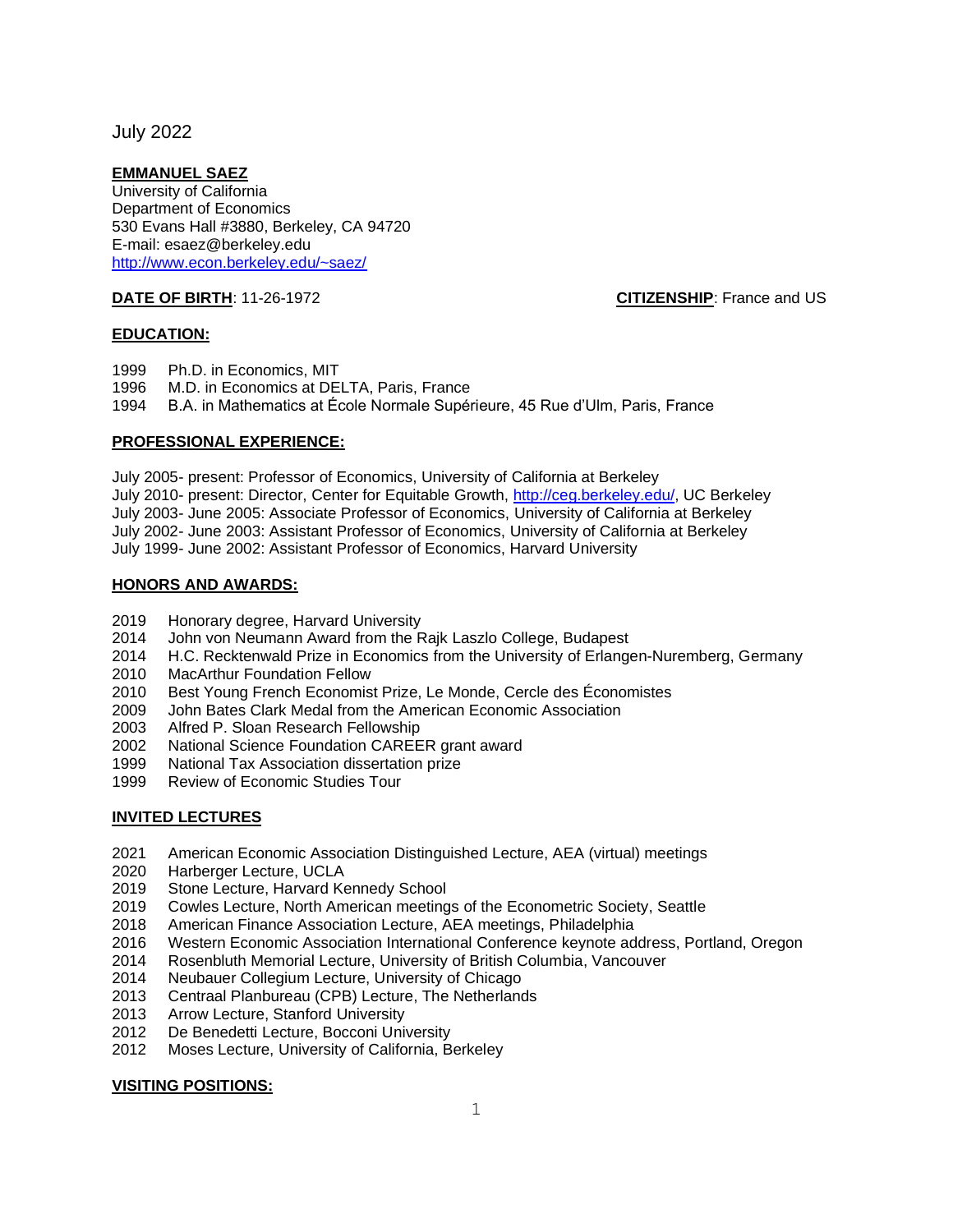September 2017- June 2018: Vic Trione Visiting Professor of Economics, SIEPR, Stanford University September 2009- December 2009: Visiting Professor, Department of Economics, MIT September 2007- June 2008: Fellow, Center for Advanced Study in the Behavioral Sciences, Stanford September 2004- June 2005: National Fellow, Hoover Institution, Stanford University July 2001- June 2002: Visiting Assistant Professor, University of California at Berkeley

### **PROFESSIONAL AFFILIATIONS:**

2003-present: Research Associate, Public Economics Program, NBER 2004-present: Research Fellow, Public Policy Program, CEPR 2005-present: Research Fellow, CESifo 2009-present: Research Fellow, IZA

2009-2013: Co-Director of Public Policy Program, CEPR 1999-2003: Faculty Research Fellow, Public Economics Group, NBER 2001-2004: Research Affiliate, Public Policy Group, CEPR 2002-2005: Research Affiliate, CESifo

# **EDITORIAL RESPONSIBILITIES:**

2006-2010: Editor, Journal of Public Economics 2003-2006: Co-Editor, Journal of Public Economics

### **RESEARCH GRANTS:**

| 2020-2026 | European Research Council (ERC) grant (co-PI, with Thomas Piketty PI).               |
|-----------|--------------------------------------------------------------------------------------|
| 2010-2019 | Sandler Foundation annual research grants to fund the Berkeley Center for Equitable  |
|           | Growth http://ceg.berkeley.edu/                                                      |
| 2016-2021 | NSF grant SES-1559014: "Behavioral Responses to Taxation and Inequality: Evidence    |
|           | from Policy Variation using Administrative Data"                                     |
| 2016-2018 | Russell Sage Foundation grant (with Gabriel Zucman)                                  |
| 2016-2017 | Alfred P. Sloan Foundation grant (with Danny Yagan)                                  |
| 2015-2018 | INET and Sandler Foundation grant (with Gabriel Zucman):                             |
|           | "US Distributional National Accounts"                                                |
| 2015-2017 | Arnold Foundation grant (with Danny Yagan and Gabriel Zucman):                       |
|           | "Using Big Tax Data for Public Policy Research on Inequality and Opportunity"        |
| 2014-2016 | INET and Sandler Foundation grant (with Pascal Michaillat):                          |
|           | "Macroeconomic Policy over the Business Cycle"                                       |
| 2013-2015 | Fondation Banque de France grant (with Pascal Michaillat):                           |
|           | "Macroeconomic Fluctuations and Inequality"                                          |
| 2012-2015 | NSF grant SES-1156240:                                                               |
|           | "Inequality and Taxation: Evidence from Data, Experiments, and Tax Policy Variation" |
| 2012-2013 | Smith Richardson Foundation Grant (with Raj Chetty, John Friedman, and Danny Yagan)  |
|           | "New Policy Evidence from U.S. Tax Data"                                             |
| 2010-2012 | International Growth Center grant (with Henrik Kleven and Claus Kreiner):            |
|           | "Understanding Fiscal Capacity in Developing Countries"                              |
| 2010-2011 | Smith Richardson Foundation Grant (with Raj Chetty and John Friedman)                |
|           | "Policy Lessons from U.S. Tax Records"                                               |
| 2009-2012 | NSF grant SES-0850631: "Behavioral Responses to Taxation: Evidence from Field        |
|           | <b>Experiments and Tax Policy Variation"</b>                                         |
| 2006-2009 | NSF grant SES-0617737 (with Wojciech Kopczuk):                                       |
|           | "Earnings Inequality and Mobility in the United States"                              |
| 2004-2005 | NBER-SSA Retirement Research Center grant (with Jeffrey Liebman):                    |
|           | "Earnings Responses to Raising the Social Security Taxable Maximum"                  |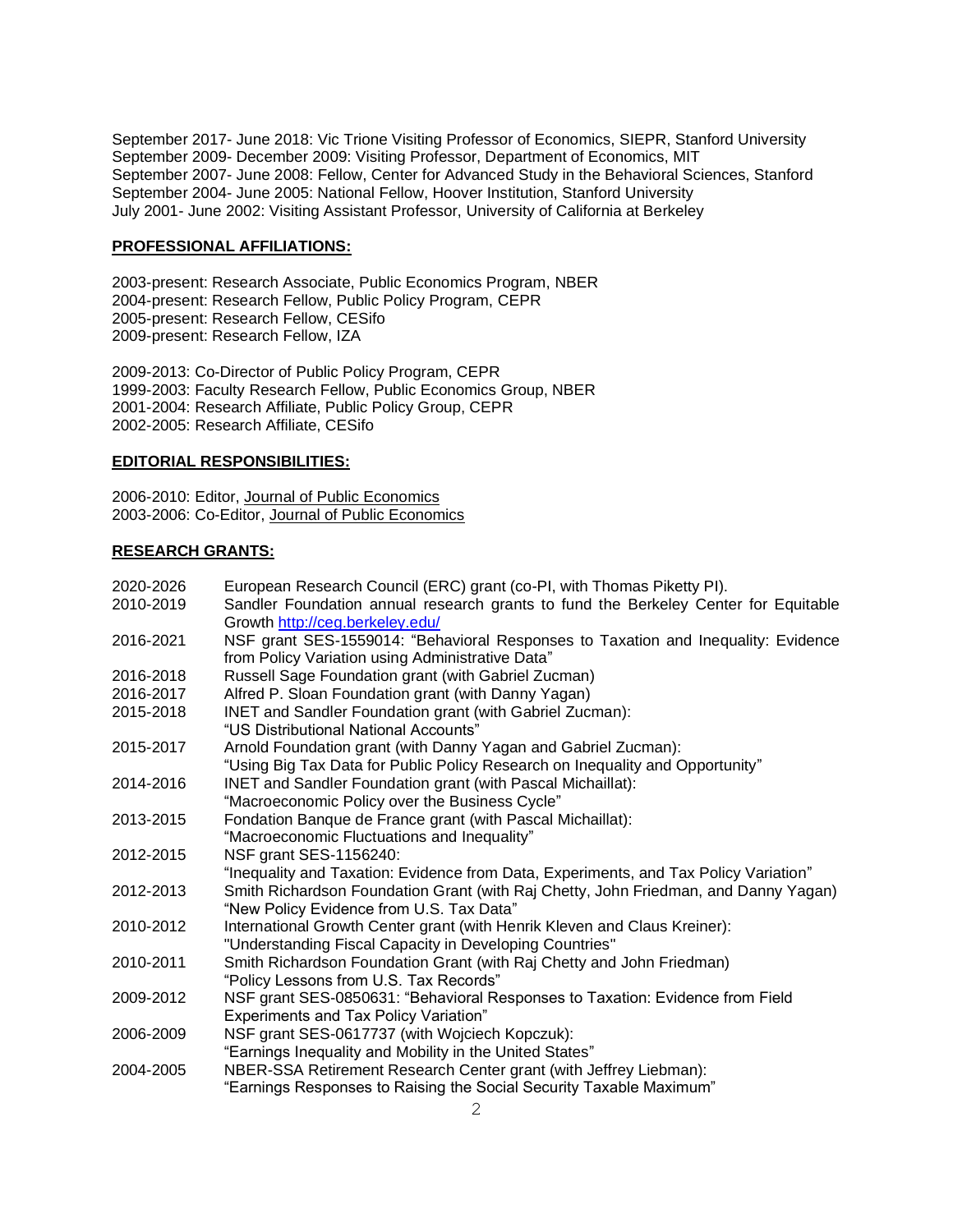| 2002-2007 | NSF CAREER grant SES-0134946:                                                                           |
|-----------|---------------------------------------------------------------------------------------------------------|
|           | "The Evolution of Income Inequality during the 20th Century"                                            |
| 2000      | NSF small research grant SES-0078535 (with Esther Duflo):<br>"The Determinants of 401(k) Participation" |

### **TEACHING:**

Graduate Courses: Public Economics (1999-present) [http://eml.berkeley.edu/~saez/course/course.html,](http://eml.berkeley.edu/~saez/course/course.html) Topics on Inequality (2009), Mathematics for Economists (2000)

**Undergraduate Courses:** Public Economics (2002-present) <http://eml.berkeley.edu/~saez/course131/course131.html>

### **AUTHORED BOOKS AND EDITED VOLUMES:**

1. Landais, Camille, Thomas Piketty, and Emmanuel Saez Pour une révolution fiscale: Un impôt sur le revenu pour le XXIème siècle Paris: Le Seuil, 2011. <http://www.revolution-fiscale.fr/> [in french]

2. Auerbach, Alan, Raj Chetty, Martin Feldstein, and Emmanuel Saez (editors) Handbook of Public Economics, Volume 5, Amsterdam: Elsevier-North Holland, 2013.

3. Alvaredo, Facundo, Lucas Chancel, Thomas Piketty, Emmanuel Saez, and Gabriel Zucman The World Inequality Report 2018, Cambridge: Harvard University Press, 2018. <http://wir2018.wid.world/>

4. Saez, Emmanuel and Gabriel Zucman The Triumph of Injustice: How the Rich Dodge Taxes and How to Make them Pay, New York: W.W. Norton, 2019. [www.taxjusticenow.org.](http://www.taxjusticenow.org/) **Hans Matthöfer Prize 2021, Colbert Prize of Institut de France 2021.**

5. Chancel, Lucas (lead author), Thomas Piketty, Emmanuel Saez, and Gabriel Zucman The World Inequality Report 2022, Cambridge: Harvard University Press, 2022.<http://wir2022.wid.world/>

### **DATA WEBSITES:**

**World Inequality Database** [www.wid.world/](http://www.wid.world/) joint with Facundo Alvaredo, Lucas Chancel, Thomas Piketty, and Gabriel Zucman since January 2017 (succeeds and subsumes the earlier World Top Income Database, 2011-2016).

Tax Justice Now [www.taxjusticenow.org](http://www.taxjusticenow.org/) joint with Gabriel Zucman since October 2019

**Real-time Inequality** [realtimeinequality.org](https://realtimeinequality.org/) with Thomas Blanchet and Gabriel Zucman since January 2022

#### **REFEREED JOURNAL PUBLICATIONS:**

1. Saez, Emmanuel "Using Elasticities to Derive Optimal Income Tax Rates", Review of Economic Studies, 68, 2001, 205-229.

2. Saez, Emmanuel "The Desirability of Commodity Taxation under Nonlinear Income Taxation and Heterogeneous Tastes", Journal of Public Economics, 83, 2002, 217-230.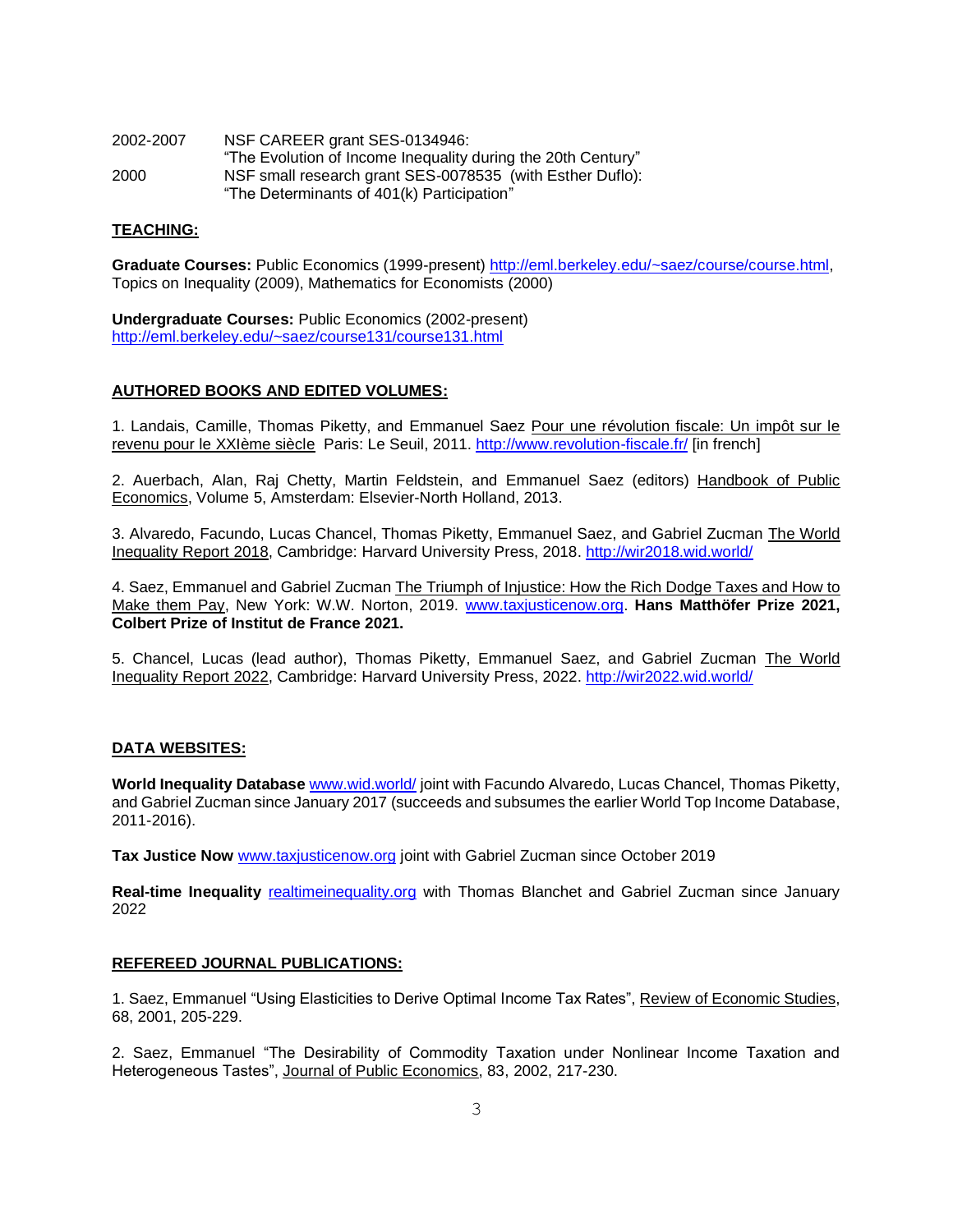3. Gruber, Jonathan and Emmanuel Saez "The Elasticity of Taxable Income: Evidence and Implications", Journal of Public Economics, 84, 2002, 1-32 (longer version: NBER Working Paper No. 7512, January 2000).

4. Saez, Emmanuel "Optimal Income Transfer Programs: Intensive Versus Extensive Labor Supply Responses'', Quarterly Journal of Economics, 117(3), 2002, 1039-1073. **CESifo young scholar prize in Public Economics 2002**

5. Duflo, Esther, and Emmanuel Saez "Participation and Investment Decisions in a Retirement Plan: The Influence of Colleagues' Choices", Journal of Public Economics, 85, 2002, 121-148.

6. Piketty, Thomas and Emmanuel Saez "Income Inequality in the United States, 1913-1998", Quarterly Journal of Economics, 118(1), 2003, 1-39, **series updated to 2018 in January 2020**

7. Saez, Emmanuel "The Effect of Marginal Tax Rates on Income: A Panel Study of Bracket Creep", Journal of Public Economics*,* 87(5-6), 2003, 1231-1258.

8. Duflo, Esther, and Emmanuel Saez "The Role of Information and Social Interactions in Retirement Plans Decisions: Evidence from a Randomized Experiment", Quarterly Journal of Economics, 118(3), 2003, 815-842.

9. Saez, Emmanuel "Direct or Indirect Tax Instruments for Redistribution: Short-Run versus Long-Run", Journal of Public Economics, 88(3-4), 2004, 503-518.

10. Kopczuk, Wojciech and Emmanuel Saez "Top Wealth Shares in the United States, 1916-2000: Evidence from Estate Tax Returns", National Tax Journal, 57(2), Part 2, June 2004, 445-487. (Longer version: NBER Working Paper No. 10399, March 2004).

11. Saez, Emmanuel "The Optimal Treatment of Tax Expenditures", Journal of Public Economics, 88(12), 2004, 2657-2684.

12. Saez, Emmanuel and Michael Veall "The Evolution of High Incomes in Northern America: Lessons from Canadian Evidence", American Economic Review, 95(3), 2005, 831-849. **Purvis Memorial Prize of the Canadian Economic Association 2006**

13. Chetty, Raj and Emmanuel Saez "Dividend Taxes and Corporate Behavior: Evidence from the 2003 Dividend Tax Cut", Quarterly Journal of Economics, 120(3), 2005, 791-833 (longer version NBER Working Paper No. 10841, October 2004; preliminary version NBER Working Paper No. 10572, June 2004).

14. Duflo, Esther, William Gale, Jeffrey Liebman, Peter Orszag, and Emmanuel Saez "Saving Incentives for Low- and Middle-Income Families: Evidence from a Field Experiment with H&R Block", Quarterly Journal of Economics, 121(4), 2006, 1311-1346. **TIAA-CREF Paul A. Samuelson Certificate of Excellence 2007**

15. Immerwoll, Herwig, Henrik Kleven, Claus Kreiner, and Emmanuel Saez "Welfare Reform in European Countries: A Micro-Simulation Analysis", Economic Journal, 117(1), 2007, 1-44.

16. Moriguchi, Chiaki and Emmanuel Saez "The Evolution of Income Concentration in Japan, 1885-2005: Evidence from Income Tax Statistics", Review of Economics and Statistics 90(4), 2008, 713-734. **Reprinted** in Chinese in Journal of Comparative Studies, 50(5), 2010, 105-134.

17. Saez, Emmanuel "Details Matter: The impact of Presentation and Information in the Take-up of Financial Incentives for Retirement Savings", American Economic Journal: Economic Policy 1(1), 2009, 204-228. (Earlier version CEPR Discussion Paper No. 6386, July 2007).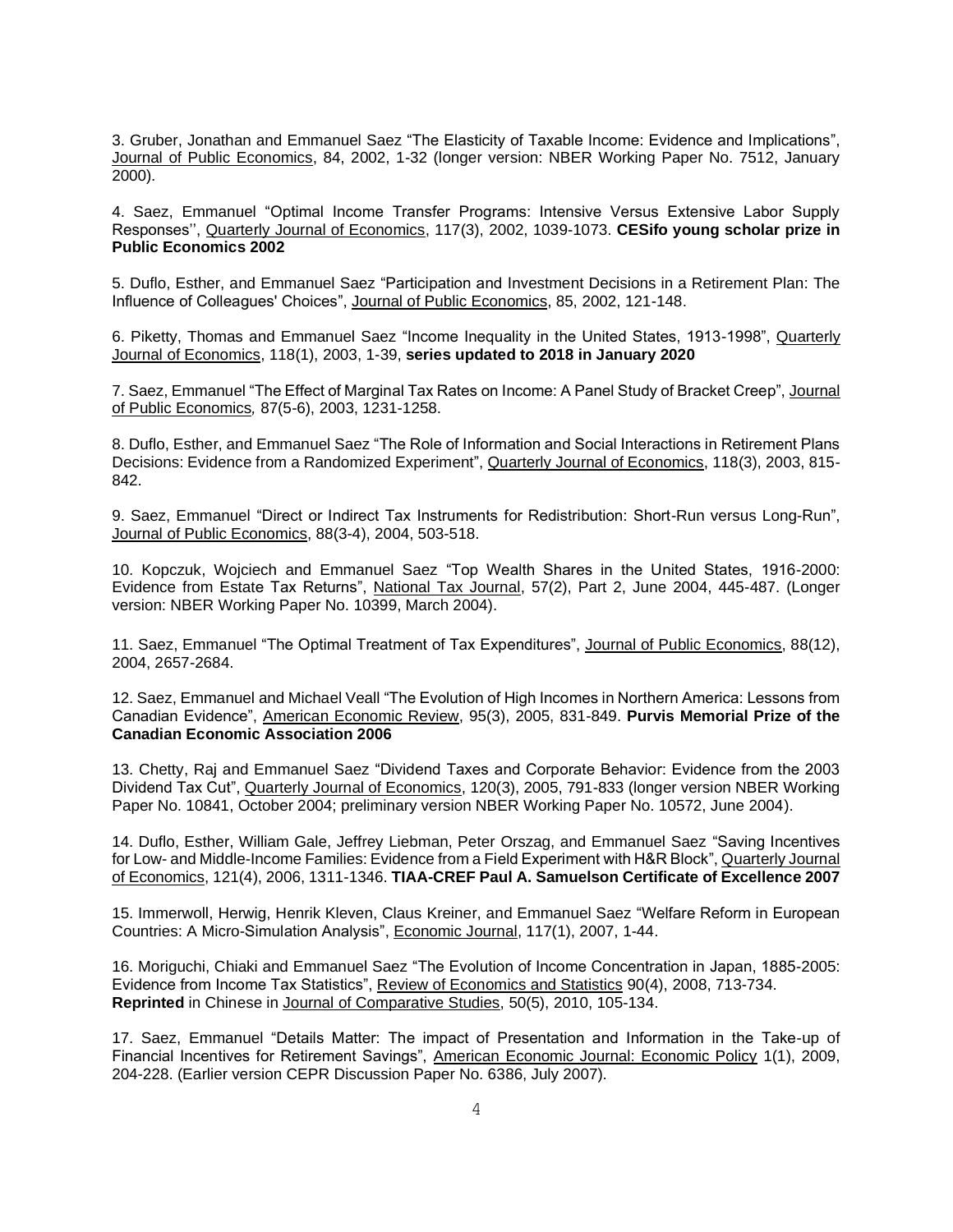18. Kleven, Henrik, Claus Kreiner, and Emmanuel Saez "The Optimal Income Taxation of Couples," Econometrica 77(2), 2009, 537-560 (longer version CESifo Working Paper, No. 2092, September 2007, older version NBER Working Paper No. 12685, November 2006).

19. Alvaredo, Facundo and Emmanuel Saez "Income and Wealth Concentration in Spain in a Historical and Fiscal Perspective", Journal of the European Economic Association 7(5), 2009, 1140–1167.

20. Chetty, Raj and Emmanuel Saez "Optimal Taxation and Social Insurance with Endogenous Private Insurance", American Economic Journal: Economic Policy 2(2), 2010, 85-116.

21. Kopczuk, Wojciech, Emmanuel Saez, and Jae Song "Earnings Inequality and Mobility in the United States: Evidence from Social Security Data since 1937", Quarterly Journal of Economics 125(1), 2010, 91-128 (older and longer version NBER Working Paper No. 13345, August 2007).

22. Chetty, Raj and Emmanuel Saez "Dividend and Corporate Taxation in an Agency Model of the Firm", American Economic Journal: Economic Policy, 2(3), 2010, 1-31 (older version "An Agency Theory of Dividend Taxation", NBER Working Paper No. 13538, October 2007).

23. Saez, Emmanuel "Do Taxpayers Bunch at Kink Points?" American Economic Journal: Economic Policy 2(3), 2010, 180-212 (older versions: NBER Working Paper, No. 7366, September 1999 and NBER-TAPES Conference draft June 2002) **AEJ-Economic Policy Best Paper Award 2011**

24. Kleven, Henrik, Martin Knudsen, Claus Kreiner, Soren Pedersen, and Emmanuel Saez "Unwilling or Unable to Cheat? Evidence from a Tax Audit Experiment in Denmark", Econometrica 79(3), 2011, 651-692.

25. Chetty, Raj, John Friedman, Nathaniel Hilger, Emmanuel Saez, Diane Schanzenbach, and Danny Yagan, "How Does Your Kindergarten Classroom Affect Your Earnings? Evidence from Project STAR", Quarterly Journal of Economics 126(4), 2011, 1593-1660.

26. Lee, David and Emmanuel Saez "Optimal Minimum Wage Policy in Competitive Labor Markets", Journal of Public Economics 96(9-10), 2012, 739-749.

27. Saez, Emmanuel, Manos Matsaganis and Panos Tsakloglou "Earnings Determination and Taxes: Evidence from a Cohort Based Payroll Tax Reform in Greece", Quarterly Journal of Economics 127(1), 2012, 493-533.

28. Card, David, Alex Mas, Enrico Moretti, and Emmanuel Saez "Inequality at Work: The Effect of Peers' Salary on Job Satisfaction", American Economic Review 102(6), 2012, 2981-3003.

29. Saez, Emmanuel "Optimal Progressive Capital Income Taxes in the Infinite Horizon Model", Journal of Public Economics 97(1), 2013, 61-74.

30. Kleven, Henrik, Camille Landais, and Emmanuel Saez "Taxation and International Mobility of Superstars: Evidence from the European Football Market", American Economic Review 103(5), 2013, 1892-1924.

31. Chetty, Raj and Emmanuel Saez "Teaching the Tax Code: Earnings Responses to an Experiment with EITC Recipients", American Economic Journal: Applied Economics 5(1), 2013, 1-31.

32. Chetty, Raj, John Friedman, and Emmanuel Saez "Using Differences in Knowledge across Neighborhoods to Uncover the Impacts of the EITC on Earnings", American Economic Review 103(7), 2013, 2683-2721.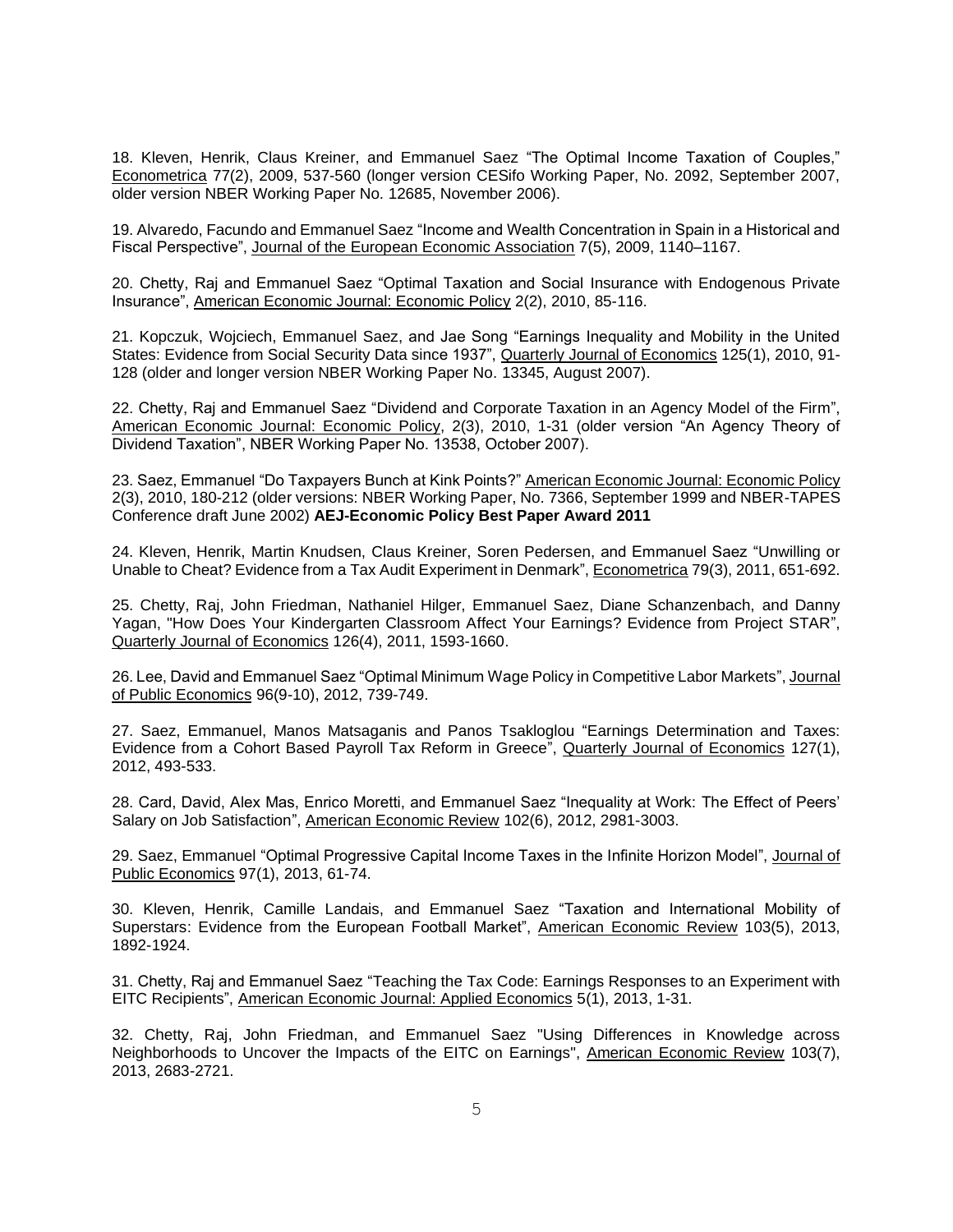33. Piketty, Thomas and Emmanuel Saez "A Theory of Optimal Inheritance Taxation", Econometrica 81(5), 2013, 1851-1886 (older and longer version "A Theory of Optimal Capital Taxation", NBER Working Paper No. 17989, April 2012).

34. Piketty, Thomas, Emmanuel Saez, and Stefanie Stantcheva "Optimal Taxation of Top Labor Incomes: A Tale of Three Elasticities", American Economic Journal: Economic Policy 6(1), 2014, 230-271.

35. Kleven, Henrik, Camille Landais, Emmanuel Saez, and Esben Schultz "Migration and Wage Effects of Taxing Top Earners: Evidence from the Foreigners' Tax Scheme in Denmark", Quarterly Journal of Economics 129(1), 2014, 333-378.

36. Chetty, Raj, Nathan Hendren, Patrick Kline, and Emmanuel Saez, "Where is the Land of Opportunity? The Geography of Intergenerational Mobility in the United States", Quarterly Journal of Economics 129(4), 2014, 1553-1623. Data online at<http://www.equality-of-opportunity.org/data/>

37. Kuziemko, Ilyana, Michael I. Norton, Emmanuel Saez, and Stefanie Stantcheva "How Elastic are Preferences for Redistribution? Evidence from Randomized Survey Experiments", American Economic Review, 105(4), 2015, 1478-1508.

38. Michaillat, Pascal and Emmanuel Saez, "Aggregate Demand, Idle Time, and Unemployment", Quarterly Journal of Economics 130(2), 2015, 507-569.

39. Saez, Emmanuel and Stefanie Stantcheva "Generalized Social Marginal Welfare Weights for Optimal Tax Theory", American Economic Review 106(1), 2016, 24-45.

40. Kleven, Henrik, Claus Kreiner, and Emmanuel Saez "Why Can Modern Governments Tax So Much? An Agency Model of Firms as Fiscal Intermediaries", Economica 83(330), 2016, 219-246.

41. Saez, Emmanuel and Gabriel Zucman "Wealth Inequality in the United States since 1913: Evidence from Capitalized Income Tax Data", Quarterly Journal of Economics 131(2), 2016, 519-578.

42. Landais, Camille, Pascal Michaillat, and Emmanuel Saez "A Macroeconomic Approach to Optimal Unemployment Insurance: Theory", American Economic Journal: Economic Policy 10(2), 2018, 152-181.

43. Landais, Camille, Pascal Michaillat, and Emmanuel Saez "A Macroeconomic Approach to Optimal Unemployment Insurance: Applications", American Economic Journal: Economic Policy 10(2), 2018, 182- 216.

44. Piketty, Thomas, Emmanuel Saez, and Gabriel Zucman "Distributional National Accounts: Methods and Estimates for the United States", Quarterly Journal of Economics 133(2), 2018, 553-609. Data online at <http://gabriel-zucman.eu/usdina/>

45. Saez, Emmanuel and Stefanie Stantcheva "A Simpler Theory of Optimal Capital Taxation", Journal of Public Economics 162, 2018, 120-142, special issue In honor of Sir Tony Atkinson (1944-2017).

46. Michaillat, Pascal and Emmanuel Saez "Optimal Public Expenditure with Inefficient Unemployment", Review of Economic Studies 86(3), 2019, 1301-1331.

47. Saez, Emmanuel, Benjamin Schoefer, and David Seim "Payroll Taxes, Firm Behavior, and Rent Sharing: Evidence from a Young Workers' Tax Cut in Sweden", American Economic Review 109(5), 2019, 1717-1763.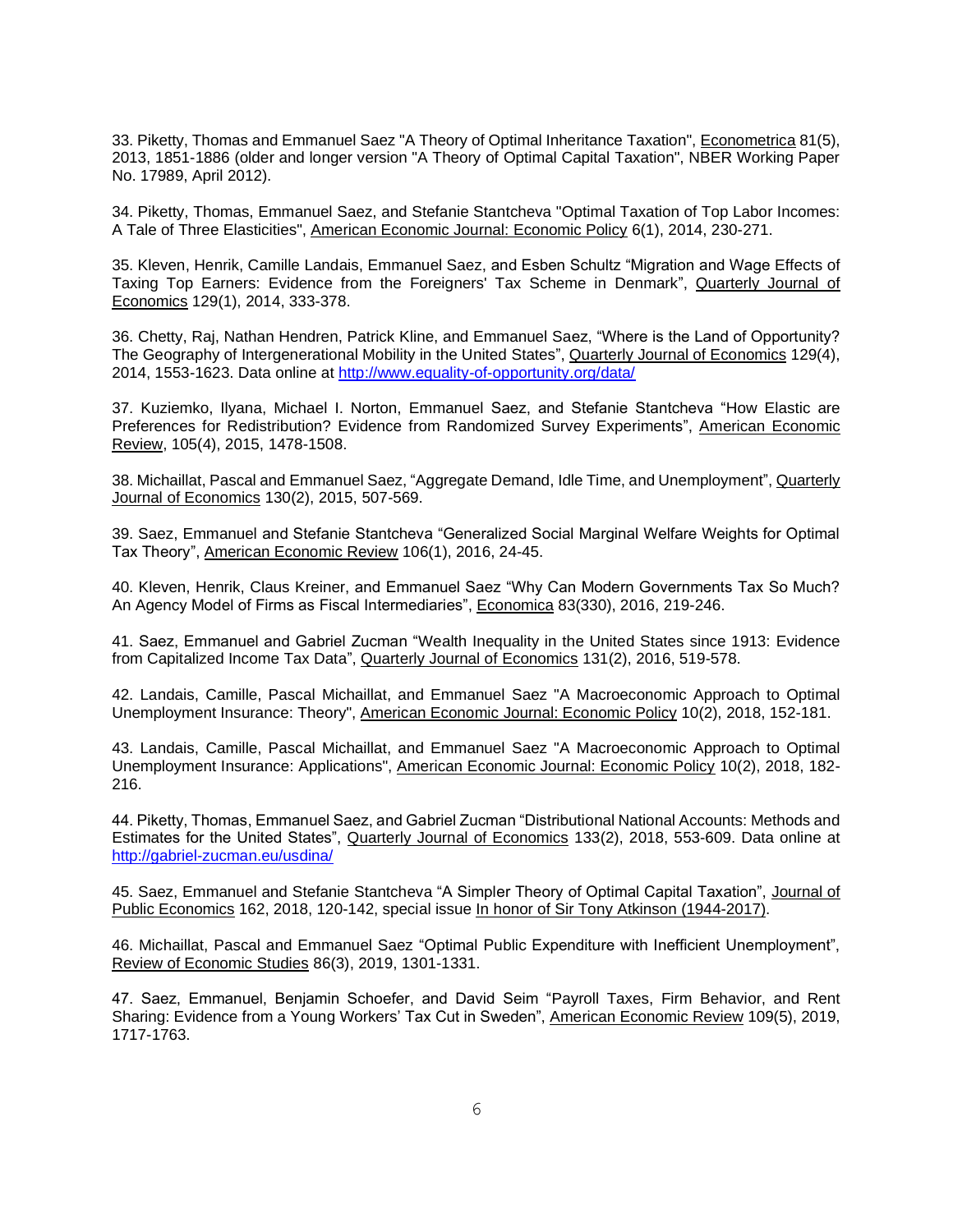48. Chetty, Raj, John Friedman, Emmanuel Saez, Nicholas Turner, Danny Yagan "Income Segregation and Intergenerational Mobility Across Colleges in the United States", Quarterly Journal of Economics 135(3), 2020, 1567-1633. Data online at<https://opportunityinsights.org/data/>

49. Michaillat, Pascal and Emmanuel Saez "Resolving New Keynesian Anomalies with Wealth in the Utility Function", Review of Economics and Statistics 103(2), 2021, 197-215.

50. Saez, Emmanuel, Benjamin Schoefer, and David Seim. "Hysteresis from Employer Subsidies", Journal of Public Economics 200, 2021, 104459.

51. Martinez, Isabel, Emmanuel Saez, and Michael Siegenthaler. "Intertemporal Labor Supply Substitution? Evidence from the Swiss Income Tax Holidays", American Economic Review 111(2), 2021, 506-546.

52. Michaillat, Pascal and Emmanuel Saez. "Beveridgean Unemployment Gap", Journal of Public Economics Plus 2, 2021, 100009.

53. Michaillat, Pascal and Emmanuel Saez. "An Economical Business Cycle Model", Oxford Economic Papers 74(2), 2022, 382-411 (older version NBER Working Paper No. 19777, 2014).

### **OVERVIEW AND SURVEY ARTICLES:**

1. Piketty, Thomas and Emmanuel Saez "How Progressive is the U.S. Federal Tax System? A Historical and International Perspective", Journal of Economic Perspectives 21(1), Winter 2007, 3-24.

2. Atkinson, Anthony, Thomas Piketty, and Emmanuel Saez "Top Incomes in the Long Run of History", Journal of Economic Literature 49(1), 2011, 3-71, **data series maintained in World Inequality Database** <http://wid.world/> (joint with Facundo Alvaredo, Lucas Chancel, and Gabriel Zucman).

3. Diamond, Peter and Emmanuel Saez "The Case for a Progressive Tax: From Basic Research to Policy Recommendations", Journal of Economic Perspectives 25(4), Fall 2011, 165-190.

4. Saez, Emmanuel, Joel Slemrod, and Seth Giertz "The Elasticity of Taxable Income with Respect to Marginal Tax Rates: A Critical Review", Journal of Economic Literature 50(1), 2012, 3-50.

5. Piketty, Thomas and Emmanuel Saez "Optimal Labor Income Taxation", Chapter 7, in A. Auerbach, R. Chetty, M. Feldstein, and E. Saez (eds.) Handbook of Public Economics, Volume 5, (Amsterdam: Elsevier-North Holland), 2013, 391-474.

6. Alvaredo, Facundo, Anthony Atkinson, Thomas Piketty, and Emmanuel Saez "The Top 1% in International and Historical Perspective," Journal of Economic Perspectives 27(3), Summer 2013, 3-20.

7. Piketty, Thomas and Emmanuel Saez "Inequality in the Long-Run", Science 344, 2014, 838-843.

8. Saez, Emmanuel and Gabriel Zucman "Progressive Wealth Taxation." Brookings Papers on Economic Activity, Fall 2019, 437-511.

9. Saez, Emmanuel and Gabriel Zucman. "The Rise of Income and Wealth Inequality in America: Evidence from Distributional Macroeconomic Accounts", Journal of Economic Perspectives 34(4), Fall 2020, 3-26.

10. Saez, Emmanuel. "Public Economics and Inequality: Uncovering our Social Nature" AEA Distinguished lecture, American Economic Association: Papers and Proceedings, 111, 2021, 1-26.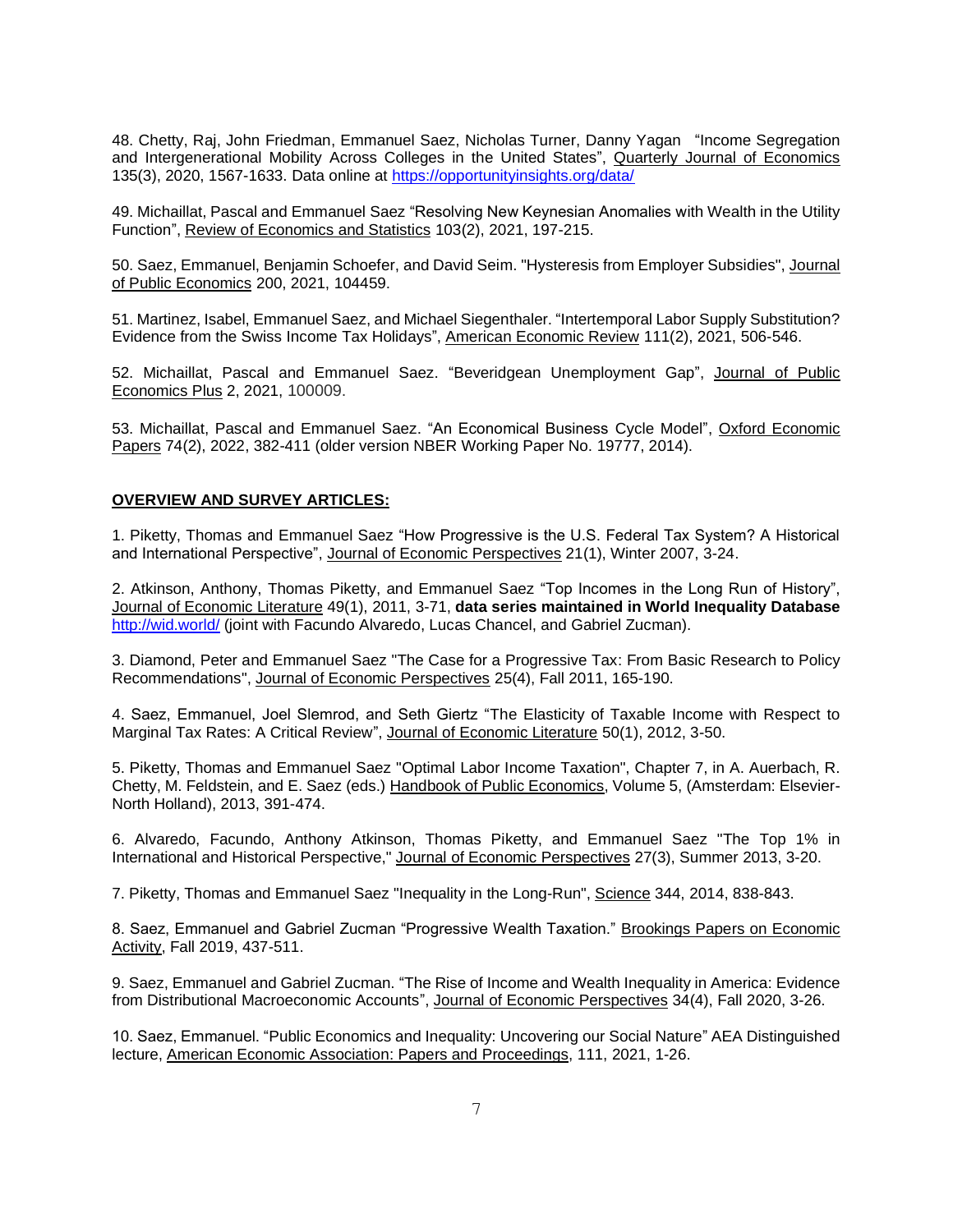### **OTHER ARTICLES:**

1. Saez, Emmanuel "Optimal Income Tax Rates and Elasticities: A Summary", National Tax Association Proceedings, 92nd Annual Conference on Taxation, 2000, 64-71.

2. Piketty, Thomas and Emmanuel Saez "Inkomstskillnader i USA, 1913-1998", Ekonomisk Debatt, 30, 1, 2002, 15-31 (summary in Swedish of refereed publication 6).

3. Duflo Esther, and Emmanuel Saez "Implications of Information and Social Interactions for Retirement Saving Decisions", in O. Mitchell and S. Utkus, eds., Pension Design and Structure: New Lessons from Behavioral Finance. Pension Research Council. (Oxford, UK: Oxford University Press), 2004.

4. Saez, Emmanuel "Reported Incomes and Marginal Income Tax Rates, 1960-2000: Evidence and Policy Implications", Tax Policy and the Economy, ed. James Poterba, (Cambridge: MIT Press), Volume 18, 2004.

5. Saez, Emmanuel "Top Incomes in the United States and Canada over the Twentieth Century", Journal of the European Economic Association, Paper and Proceedings, 3(2-3), 2005, 402-411.

6. Saez, Emmanuel "Income Concentration in a Historical and International Perspective", in eds. Alan Auerbach, David Card, John Quigley, Public Policy and Income Distribution, (New York: Russell Sage Foundation), 2006, 221-258.

7. Saez, Emmanuel "Redistribution Toward Low Incomes in Richer Countries", in A. Banerjee, R. Benabou, and D. Mookherjee eds. Understanding Poverty, (Oxford: Oxford University Press), 2006, 187-201.

8. Piketty, Thomas and Emmanuel Saez "The Evolution of Top Incomes: A Historical and International Perspective", American Economic Review: Papers and Proceedings, 96(2), May 2006, 200-205.

9. Chetty, Raj and Emmanuel Saez "The Effect of the 2003 Dividend Tax Cut on Corporate Behavior: Interpreting the Evidence", American Economic Review: Papers and Proceedings, 96(2), May 2006, 124- 129.

10. Chetty, Raj, Joseph Rosenberg, and Emmanuel Saez "The Effects of Taxes on Market Responses to Dividend Announcements and Payments: What Can we Learn from the 2003 Dividend Tax Cut?", in A. Auerbach and J. Slemrod, eds. Taxing Corporate Income in the 21st Century, Cambridge: Cambridge University Press, 2007, 1-32.

11. Piketty, Thomas and Emmanuel Saez "Income Inequality in the United States, 1913-2002", Chapter 5 in A. B. Atkinson and T. Piketty, eds. Top Incomes over the Twentieth Century: A Contrast Between European and English Speaking Countries, Oxford: Oxford University Press, 2007, 141-225 (longer and updated version of refereed publication 6).

12. Saez, Emmanuel and Michael Veall "The Evolution of High Incomes in Canada, 1920-2000", Chapter 6 in A. B. Atkinson and T. Piketty, eds. Top Incomes over the Twentieth Century: A Contrast Between European and English Speaking Countries, Oxford: Oxford University Press, 2007, 226-308 (longer version of refereed publication 12).

13. Dell, Fabien, Thomas Piketty, and Emmanuel Saez "The Evolution of Income and Wealth Concentration in Switzerland over the 20<sup>th</sup> Century", Chapter 11 in A. B. Atkinson and T. Piketty, eds. Top Incomes over the Twentieth Century: A Contrast Between European and English Speaking Countries, Oxford: Oxford University Press, 2007, 472-500.

14. Duflo, Esther, William Gale, Jeffrey Liebman, Peter Orszag, and Emmanuel Saez "Savings Incentives for Low- and Moderate-Income Families in the United States: Why is the Saver's Credit Not More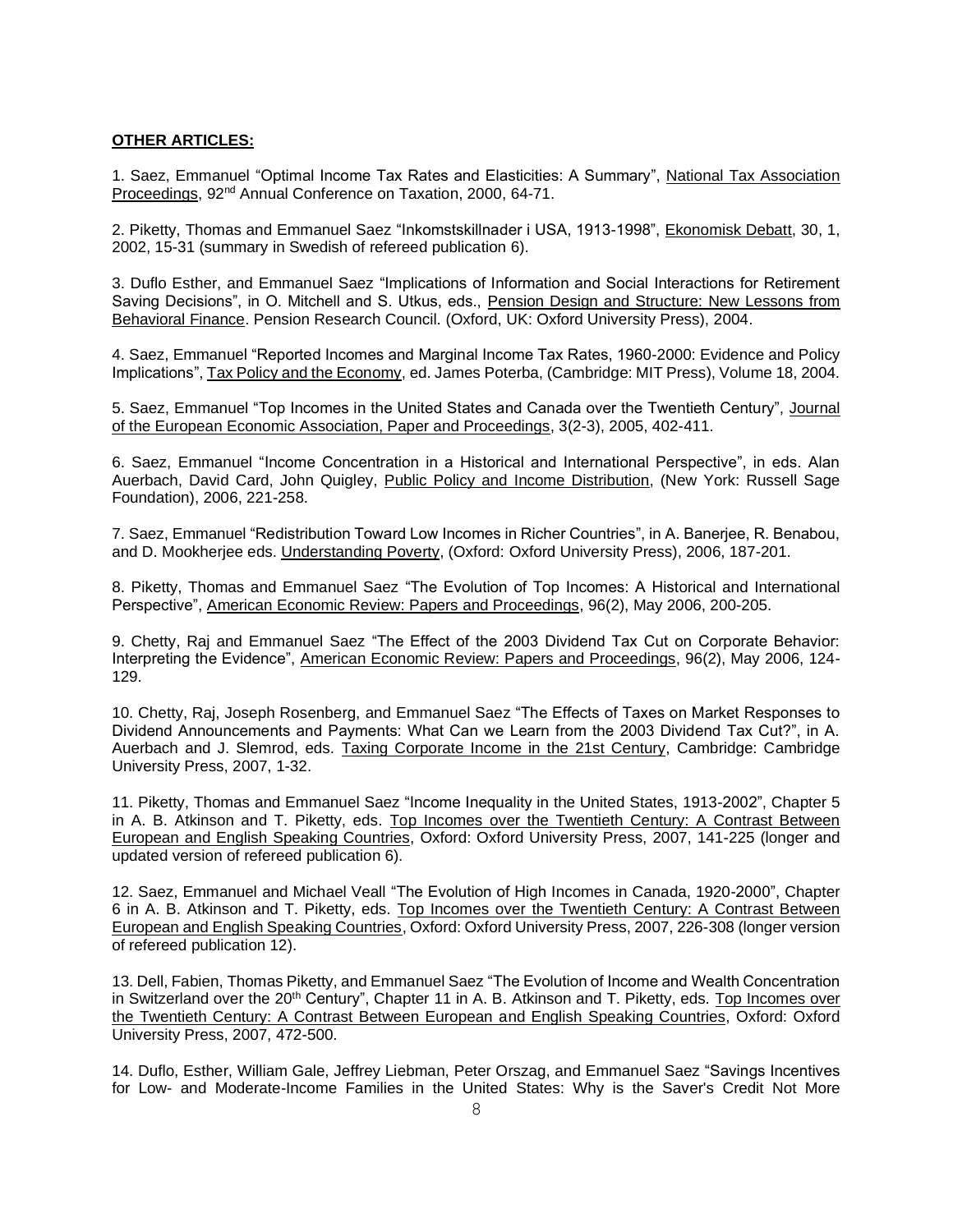Effective?", Journal of the European Economic Association, Paper and Proceedings, 5(2-3), 2007, 647- 661.

15. Brewer, Michael, Emmanuel Saez, and Andrew Shephard "Means Testing and Tax Rates on Earnings", Chapter 2 in Dimension of Tax Design: The Mirrlees Review, Institute for Fiscal Studies, Oxford University Press, 2010, 90-173.

16. Moriguchi, Chiaki and Emmanuel Saez "The Evolution of Income Concentration in Japan, 1885-2005: Evidence from Income Tax Statistics", Chapter 3 in A. B. Atkinson and T. Piketty, eds. Top Incomes: A Global Perspective, Oxford: Oxford University Press, 2010, 76-170 (longer version of refereed publication 16).

17. Alvaredo, Facundo and Emmanuel Saez "Income and Wealth Concentration in Spain in a Historical and Fiscal Perspective", Chapter 10 in A. B. Atkinson and T. Piketty, eds. Top Incomes: A Global Perspective, Oxford: Oxford University Press, 2010, 482-559 (longer version of refereed publication 19).

18. Atkinson, Anthony, Thomas Piketty, and Emmanuel Saez "Top Incomes in the Long Run of History", Chapter 13 in A. B. Atkinson and T. Piketty, eds. Top Incomes: A Global Perspective, Oxford: Oxford University Press, 2010, 664-759 (shorter version of overview publication 2).

19. Piketty, Thomas and Emmanuel Saez "Penser la Fiscalité du XXIe Siècle" in Repenser l'Economie, Regards Croisés sur l'Economie, 10, 2012, 159-170. [in French]

20. Diamond, Peter, and Emmanuel Saez, "Taxing High Earnings", in The Occupy Handbook, Ed. Janet Byrne, Little and Brown, 2012, 317-329.

21. Piketty, Thomas and Emmanuel Saez, "Top Incomes and the Great Recession: Recent Evolutions and Policy Implications", International Monetary Fund Economic Review, 61(3), 2013, 456-478.

22. Chetty, Raj, Nathan Hendren, Patrick Kline, Emmanuel Saez, and Nicholas Turner, "Is the United States Still a Land of Opportunity? Recent Trends in Intergenerational Mobility", American Economic Review: Papers and Proceedings, 104(5), May 2014, 141-147 (longer version NBER Working Paper No. 19844, 2014). Data online at<https://opportunityinsights.org/data/>

23. Chetty, Raj, Emmanuel Saez, and Laszlo Sandor "What Policies Increase Prosocial Behavior? An Experiment with Referees at the Journal of Public Economics", Journal of Economic Perspectives 28(3), 2014, 169-188.

24. Murphy, Kevin and Emmanuel Saez "Income and Wealth in America", Chapter 6 in T. Church, C. Miller, and J. B. Taylor, eds. Inequality and Economic Policy: Essays in Memory of Gary Becker, Stanford: Hoover Institution Press, 2015, 111-146.

25. Alvaredo, Facundo, Anthony B. Atkinson, Lucas Chancel, Thomas Piketty, Emmanuel Saez, and Gabriel Zucman. 2016. "Distributional National Accounts (DINA) Guidelines: Concepts and Methods used in WID.world." WID.world Working Paper 2016/1, December 2016.

26. Alvaredo, Facundo, Thomas Breda, Barra Roantree, and Emmanuel Saez "Contribution Ceilings and the Incidence of Payroll Taxes", De Economist (special issue), 165(2), 2017, 129-140.

27. Saez, Emmanuel "The Research Agenda after Capital in the 21st Century", Chapter 13 in H. Boushey, B. DeLong, M. Steinbaum, eds. After Piketty: The Agenda for Economics and Inequality, Cambridge: Harvard University Press, 2017, 304-321.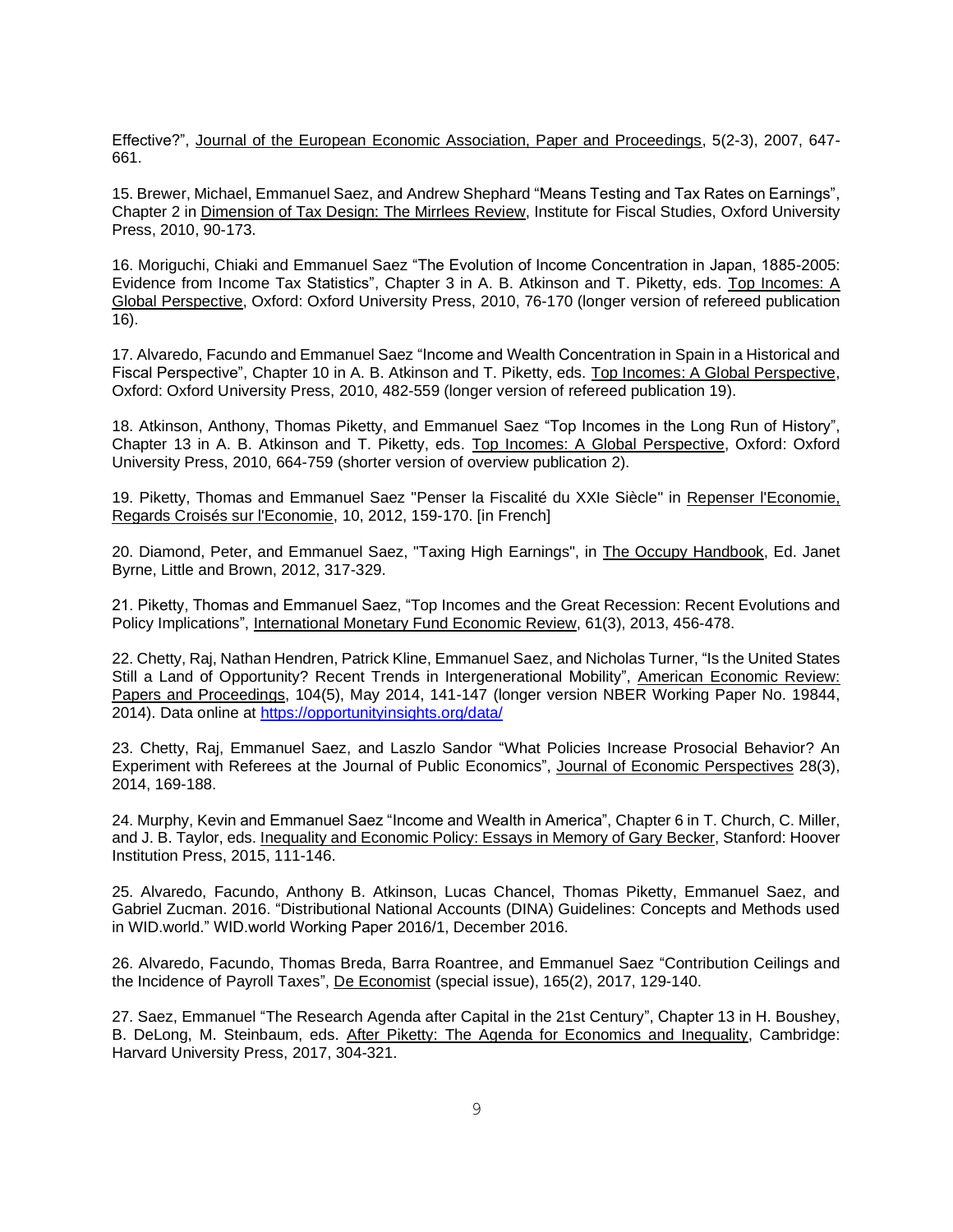28. Saez, Emmanuel "Income and Wealth Inequality: Evidence and Policy Implications" (transcription of Western Economic Association International Conference keynote address) Contemporary Economic Policy, 35(1), 2017, 7-25 and 26-28.

29. Alvaredo, Facundo, Lucas Chancel, Thomas Piketty, Emmanuel Saez, and Gabriel Zucman "Global Inequality Dynamics: New Findings from WID.world" American Economic Review: Papers and Proceedings, 107(5), May 2017, 404-409 (longer version NBER Working Paper No. 23119, 2017).

30. Saez, Emmanuel "Taxing the Rich More: Preliminary Evidence from the 2013 Tax Increase" Tax Policy and the Economy, ed. Robert Moffitt, (Cambridge: MIT Press), Volume 31, 2017, 72-120.

31. Alvaredo, Facundo, Lucas Chancel, Thomas Piketty, Emmanuel Saez, and Gabriel Zucman "The Elephant Curve of Global Inequality and Growth" American Economic Association: Papers and Proceedings, 108, 2018, 103-108 (longer version WID.world Working Paper No. 2017/20).

32. Piketty, Thomas, Emmanuel Saez, and Gabriel Zucman "Simplified Distributional National Accounts" American Economic Association: Papers and Proceedings, 109, 2019, 289-295.

33. Alvaredo, Facundo, Lucas Chancel, Thomas Piketty, Emmanuel Saez, and Gabriel Zucman "Towards a System of Distributional National Accounts." Économie et Statistique/Economics and Statistics, 517-518- 519, 2020, 41-59 special issue Beyond and Around GDP: Questions to National Accounting.

34. Saez, Emmanuel, "Should We Tax Wealth?" in Blanchard, Olivier and Dani Rodrik (eds.) Combating Inequality: Rethinking Government's Role, Cambridge: MIT Press, 2021.

35. Piketty, Thomas, Emmanuel Saez, and Gabriel Zucman "Twenty Years and Counting: Thoughts about Measuring the Top Tail" Journal of Economic Inequality 20, 2022, 255–264 special issue Finding the Upper Tail.

36. Saez, Emmanuel and Gabriel Zucman "Wealth Taxation: Lessons from History and Recent Developments" American Economic Association: Papers and Proceedings, 112, 2022, 58-62.

37. Saez, Emmanuel and Gabriel Zucman "A Wealth Tax on Corporations' Stock", forthcoming Economic Policy 37, 2022.

### **BOOK REVIEWS, COMMENTS, DISCUSSIONS, SHORTER PIECES:**

1. Saez, Emmanuel, Book review of Diamond, Peter (2003), Taxation, Incomplete Markets, and Social Security, Cambridge: MIT Press, Journal of Economic Literature, 42, June 2004, 529-530.

2. Saez, Emmanuel, Comments on Douglas Bernheim and Antonio Rangel "Behavioral Public Economics: Welfare and Policy Analysis with Nonstandard Decision-Makers", in Peter Diamond and Hannu Vartiainen Eds., Behavioral Economics and Its Applications , Princeton and Oxford: Princeton University Press, 2006, 81-84.

3. Saez, Emmanuel, Comments on Thomas J. Kniesner and James P. Ziliak, "Evidence of Tax-Induced Individual Behavioral Responses", in John Diamond and William Zodrow (eds.), Fundamental Tax Reform: Issue, Choices, and Implications, Cambridge MA: MIT Press, 2008, 413-416.

4. Saez, Emmanuel "Striking It Richer: The Evolution of Top Incomes in the United States", Pathways Magazine, Stanford Center for the Study of Poverty and Inequality, Winter 2008, 6-7 **(updated annually)**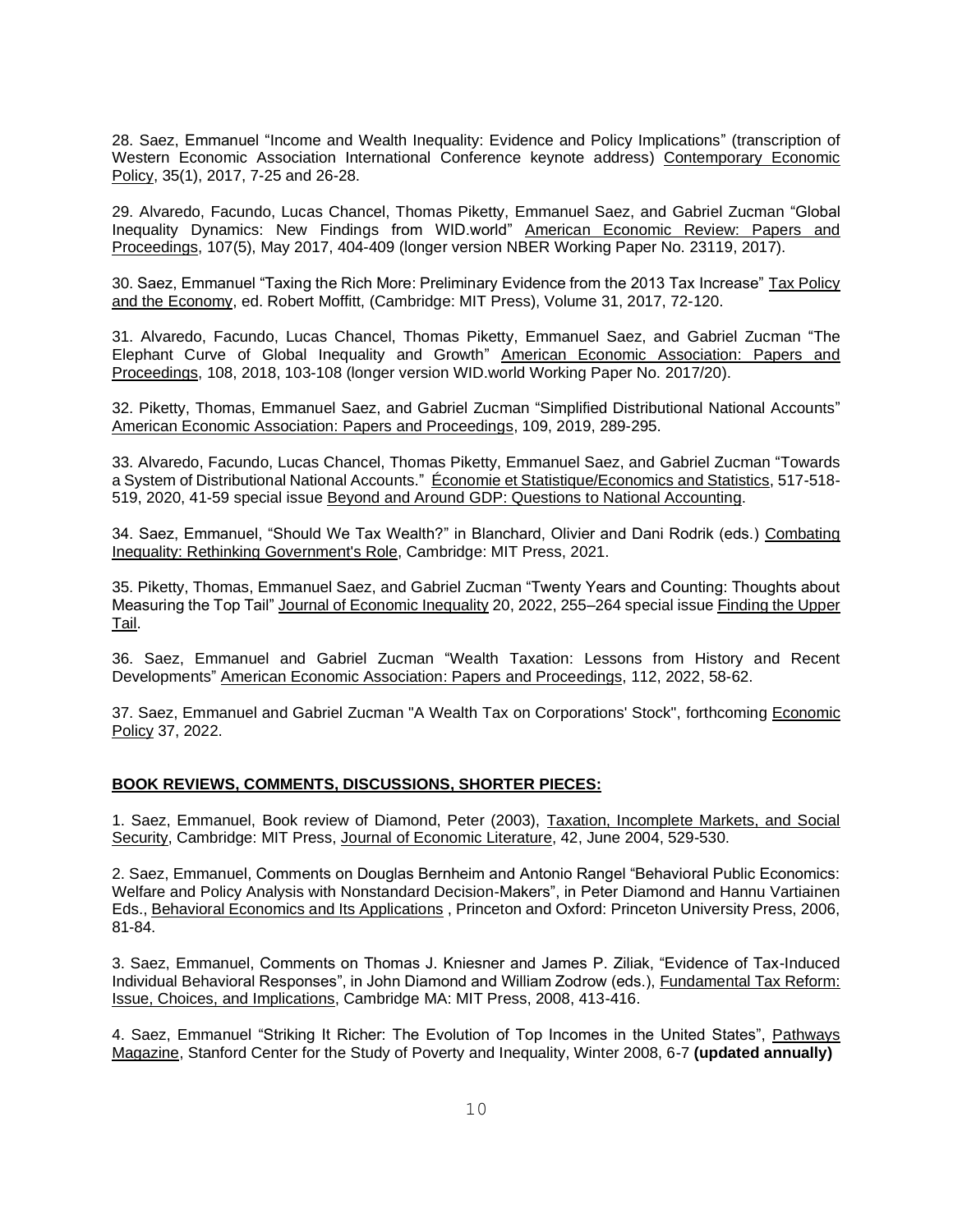5. Card, David, Raj Chetty, Martin Feldstein, and Emmanuel Saez "Expanding Access to Administrative Data for Research in the United States", White Paper for NSF 10-069 call for papers on "Future Research in the Social, Behavioral, and Economic Sciences" September 2010.

6. Chetty, Raj, John Friedman, Nathaniel Hilger, Emmanuel Saez, Diane Schanzenbach, Danny Yagan, "\$320,000 Kindergarten Teachers," Kappan Magazine, November 2010, 22-25.

7. Maclay, Kathleen and Emmanuel Saez, "Interview with Emmanuel Saez", in The Occupy Handbook, Ed. Janet Byrne, Little and Brown, 2012, 311-316.

8. Chetty, Raj, Nathaniel Hendren, Patrick Kline, and Emmanuel Saez, "Economic Mobility", in State of the States: The Poverty and Inequality Report, Pathways Magazine, Stanford Center on Poverty and Inequality, Special Issue 2015, 55-60.

9. Saez, Emmanuel, Comments on "Lining up: Survey and administrative data estimates of wealth concentration", Festschrift in honor of Arthur Kennickell, special issue edited by Fritz Scheuren, Statistical Journal of the International Association for Official Statistics (IAOS), 33(1), 2017, 219-221.

10. Saez, Emmanuel "Earnings", in State of the Union 2018: The Poverty and Inequality Report: Gender Pathways Magazine, Stanford Center on Poverty and Inequality, Winter 2018, 20-22.

11. Chetty, Raj, John Friedman, Emmanuel Saez, and Danny Yagan, "The SOI Databank: A case study in leveraging administrative data in support of evidence-based policymaking", Statistical Journal of the International Association for Official Statistics (IAOS), 34(1), 2018, 99-103.

12. Saez, Emmanuel and Gabriel Zucman, "Scoring of the Warren Wealth Tax Proposal", January 2019. Online wealth tax simulator at <http://wealthtaxsimulator.org/>

13. Saez, Emmanuel and Gabriel Zucman, "Scoring of the Sanders Wealth Tax Proposal", September 2019. Online wealth tax simulator at<http://wealthtaxsimulator.org/>

14. Saez, Emmanuel and Gabriel Zucman, "Taxing the Superrich", Boston Review, February 2020.

15. Saez, Emmanuel, "Understanding the Social State", International Monetary Fund, Finance&Development, March 2022.

### **WORKING PAPERS:**

Blanchet, Thomas, Emmanuel Saez, and Gabriel Zucman. "Real-time Inequality", NBER Working Paper No. 30229, July 2022. **data series maintained at** <https://realtimeinequality.org/>

Michaillat, Pascal and Emmanuel Saez. " $u^* = \sqrt{uv}$ ", NBER Working Paper No. 30211, July 2022.

Saez, Emmanuel, Danny Yagan, and Gabriel Zucman. "Capital Gains Withholding", preliminary draft, January 2021.

Saez, Emmanuel and Gabriel Zucman. "Trends in US Income and Wealth Inequality: Revising After the Revisionists," NBER Working Paper No. 27921, October 2020.

Clausing, Kimberly, Emmanuel Saez, and Gabriel Zucman. "Ending Corporate Tax Avoidance and Tax Competition: A Plan to Collect the Tax Deficit of Multinationals" draft revised January 2021.